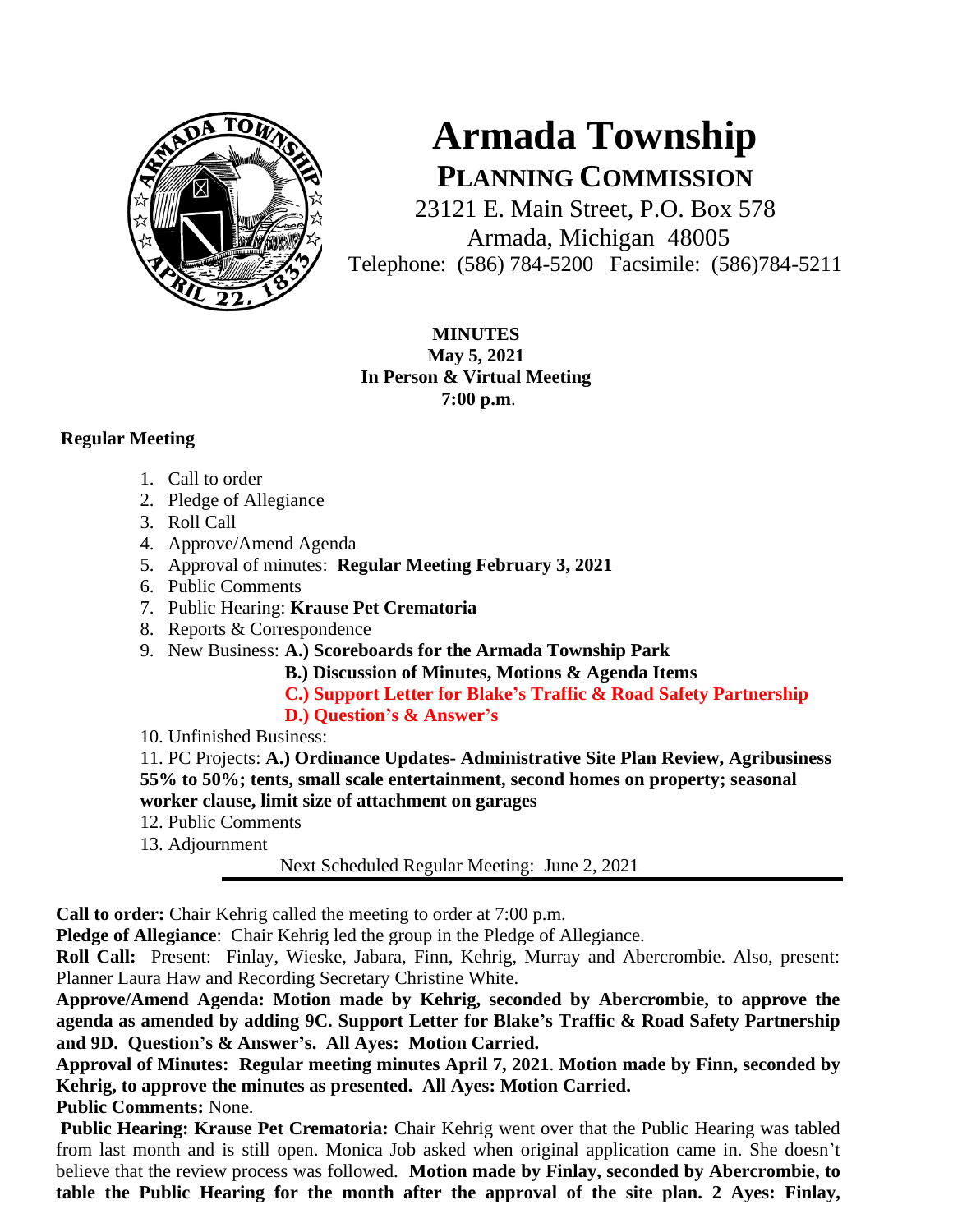## **Abercrombie. 5 Nays: Kehrig, Finn, Jabara, Wieske, Murray. Motion Failed. Public Hearing is open, waiting for applicant.**

**Reports and Correspondence**: Chair Kehrig noted email sent to Blake Farm's in regard to landscaping. He also read a road report to the commission from a meeting about a traffic study and partnering with Blake Farm's and the township. **Motion made by Finlay, seconded by Abercrombie, to receive and file as presented. All Ayes: Motion Carried.** 

**New Business: A.) Scoreboards for the Armada Township Park:** Park & Recreation director Gary Goetdel presented that three or four contractors have agreed to donate their time to install three scoreboards and are seeking approval from the commission to do so. Planner Haw went thru her review with the commission. The proposal is in harmony with the Parks & Recreation Master Plan and the township Master Plan. Based on the information submitted and reviewed the recommendation is that the commission approve the three scoreboard signs for the Township Park. **Motion made by Abercrombie, seconded by Finn, to approve three scoreboard signs for the township park as recommended by the township planner. All Ayes: Motion Carried.**

**B.) Discussion of Minutes, Motions & Agenda Items:** Chair Kehrig shared his thoughts on how the meetings could run more smoothly with the following suggestions: Minutes, if there is a clerical mistake, call and request the change, it can be corrected and sent out to everyone. Watch the video and put time down and send an email with the change. Adding to the agenda, call and send background information. It is always easier if we have something in writing beforehand. Amending the agenda and adding things at the last minute is hard for everyone and not being transparent with the taxpayers. Make motions clear and concise, then pause. Give time for the motion to be written down. The chair will call for a second before discussion begins. The motion should be read back before the vote. In the past voting for minutes to be approved if absent was discussed and, it is acceptable to vote if you were not present, that shows confidence in the commission and the secretary. **No Action Taken.**

C.) Support Letter for Blake's Traffic & Road Safety Partnership: Chair Kehrig went over a draft letter he composed with the commission asking for input from them. **Motion made by Jabara, seconded by Murray, to table support letter for the traffic and road safety until next month. All Ayes: Motion Carried.**

**D.) Questions and Answers:** Commissioner Finlay had questions for Chair Kehrig. Jabara asked about email passwords. **No action taken**.

**Unfinished Business:** None.

**PC Projects: A.) Ordinance Updates: Administrative Site Plan Review, Agri-business 55% to 50%, tents, small scale entertainment, second homes on property; seasonal worker clause, limit size of attachment on garages:** The township planner gave a clean copy of the Agri-business 55% to 50% to align with the GAMMP's. It is ready for public hearing.

Discussion of the Administrative Site Plan Review. Planner provided a copy which includes vice-chair and information from other communities. The commission discussed adding: 1.) changes to a structure or site required by the Building Inspector for safety considerations. 2.) waive the site plan submission requirements and approve a proposal when the proposed building or site change is minimal. 3.) a technical change is a minor revision to an approved site plan which does not change the character, nature, intent, or use of the original site plan. 4.) Building Official, Township Engineer and Township Planner, may waive, upon unanimous consent, the site plan submission requirement when the proposed building or site change is obviously minimal. 5.) changing 500 sq. ft. 6.) adding to section 4.04 1a.) and does not reduce the total amount of landscape on site.

Tents: the planner provided all the sections that mention tents. She explained that on residential property the ordinance provides that if erected less than three days no permit is required. If more than three days it is considered a building. Input from the township Building Inspector was requested.

Small Scale Entertainment: the ordinance is contradicting to the definition. It is only allowed in the AG district. The commission will consider different situations where this would apply and capacities.

Second homes on property; seasonal worker clause is a discrepancy that the township attorney thinks should be cleared.

The other amendments will be looked at in the future. Discrepancies between the rules of procedure and the zoning ordinance as it pertains to Public Hearings will be looked at. There are three different ways to do a Public Hearing. Planner stated for more of a business-friendly atmosphere that they are set prior